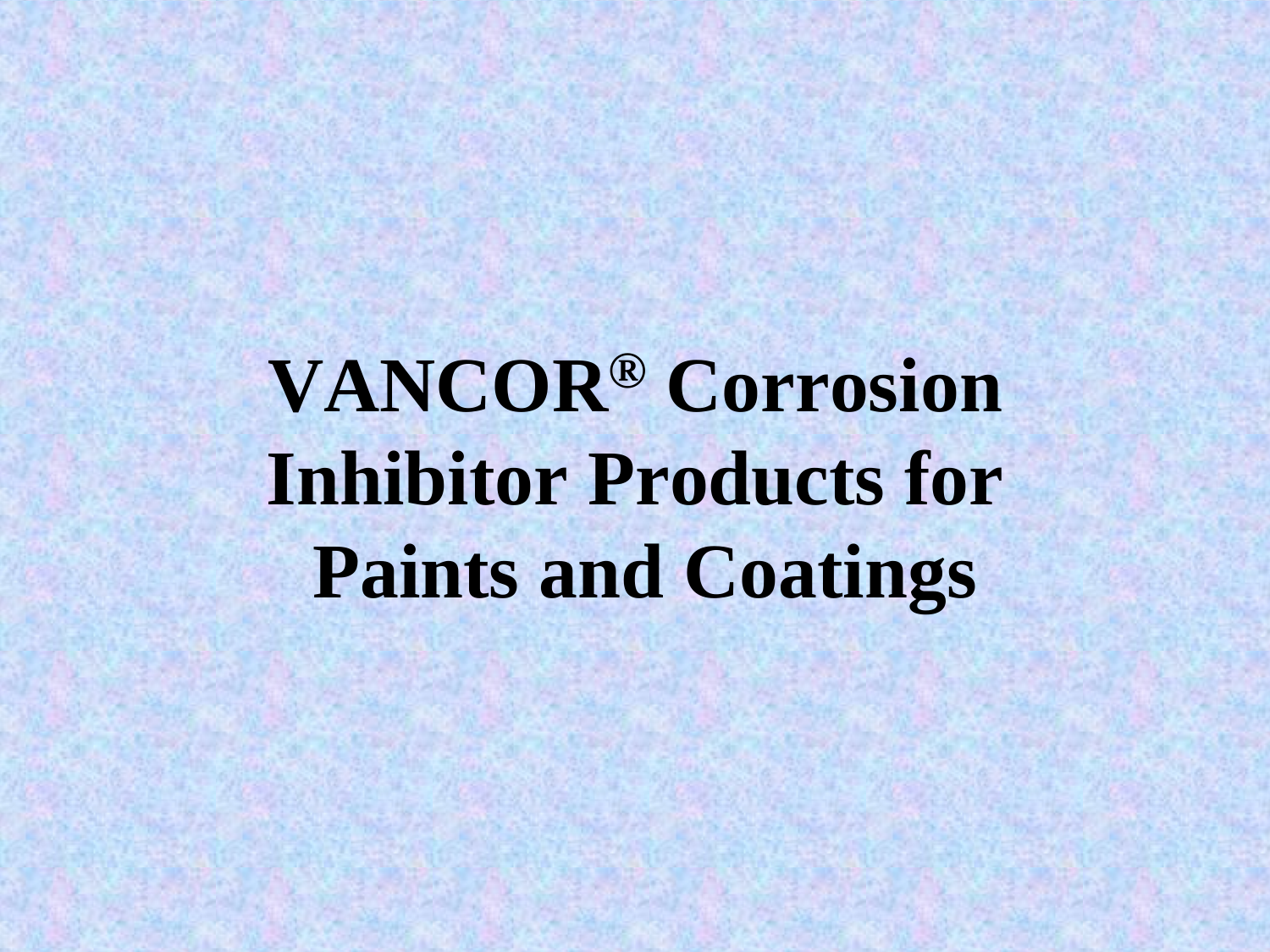#### **Before viewing the following presentation, please be sure to read the usage statement:**

Before using, read, understand and comply with the information and precautions in the Material Safety Data Sheets, label and other product literature. The information presented herein, while not guaranteed, was prepared by technical personnel and, to the best of our knowledge and belief, is true and accurate as of the date hereof. No warranty, representation or guarantee, express or implied, is made regarding accuracy, performance, stability, reliability or use. This information is not intended to be all-inclusive, because the manner and conditions of use, handling, storage and other factors may involve other or additional safety or performance considerations. The user is responsible for determining the suitability of any material for a specific purpose and for adopting such safety precautions as may be required. Vanderbilt Minerals, LLC does not warrant the results to be obtained in using any material, and disclaims all liability with respect to the use, handling or further processing of any such material. No suggestion for use is intended as, and nothing herein shall be construed as, a recommendation to infringe any existing patent or to violate any federal, state or local law or regulation.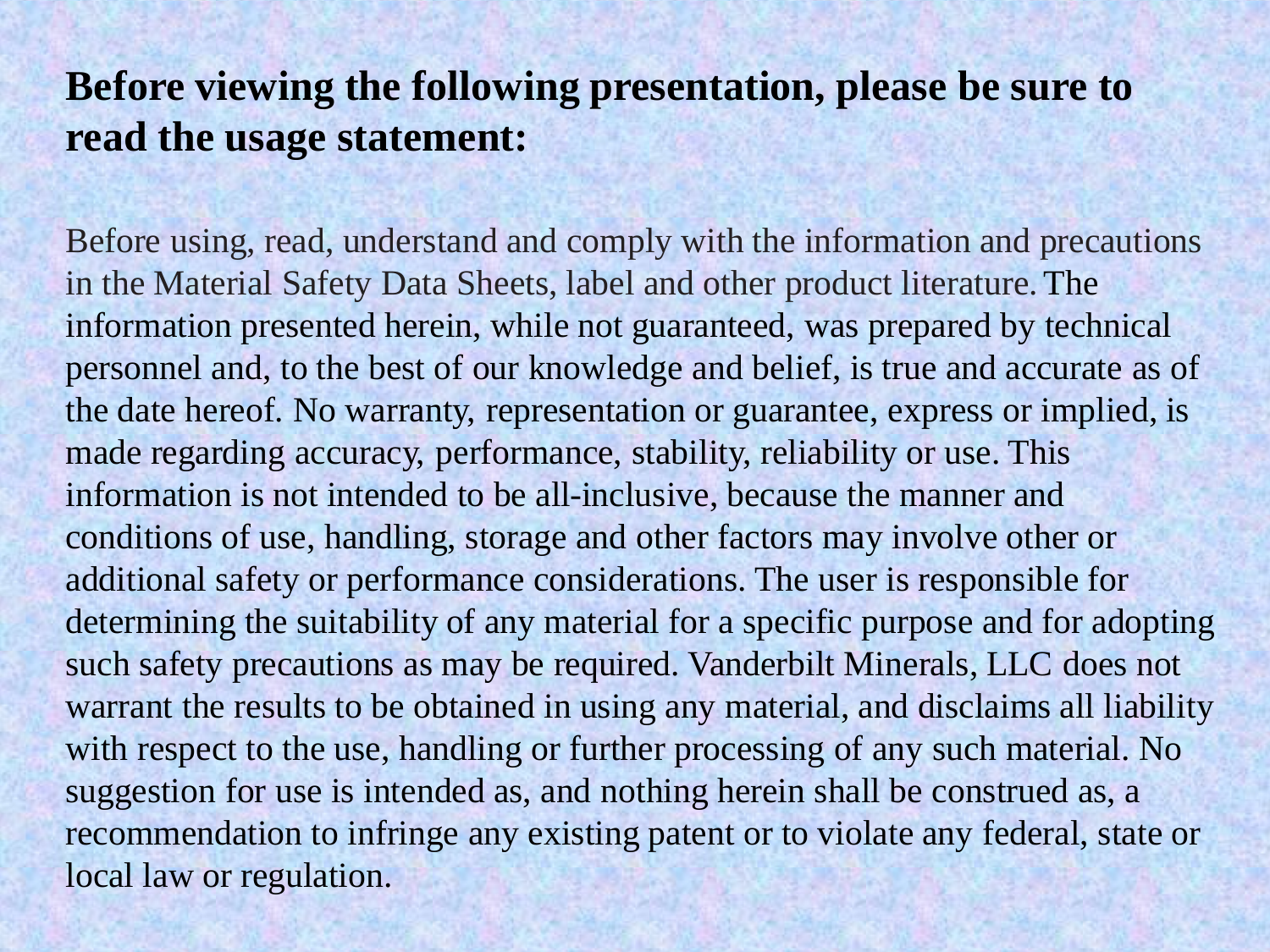#### **Outline**

- I Introduction
- II Corrosion Basics
- III The Use of Organic Coatings to Protect Steel
- IV Chemistry of the VANCOR® Products
- V Testing of Coatings for Corrosion Resistance
- VI Examples of the Use of VANCOR Products as Corrosion Inhibitors
- VII Summary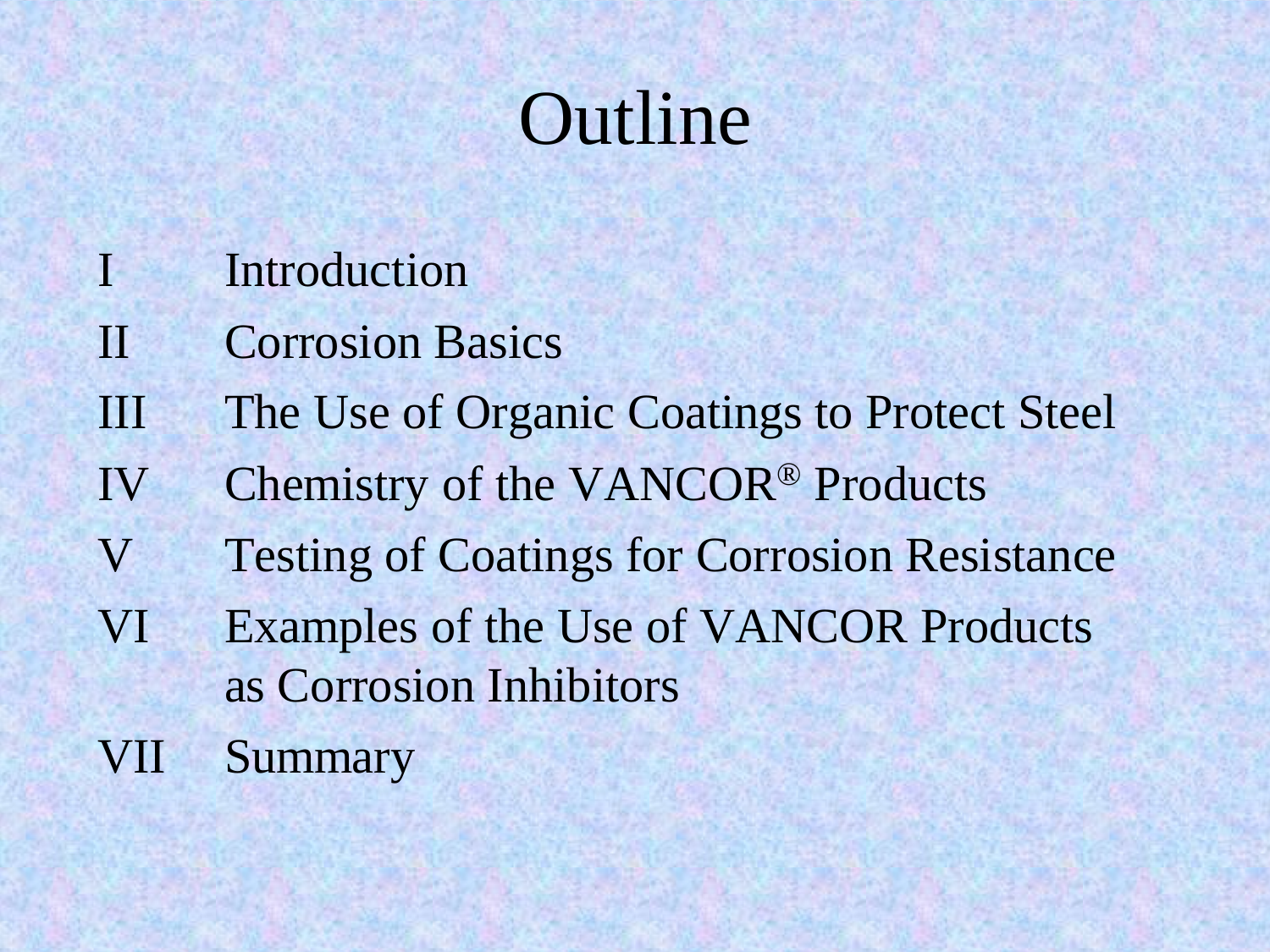#### Introduction

The losses due to corrosion in the United States are estimated to be in excess of \$200 billion per year, or 4.2 % of the Gross Domestic Product.

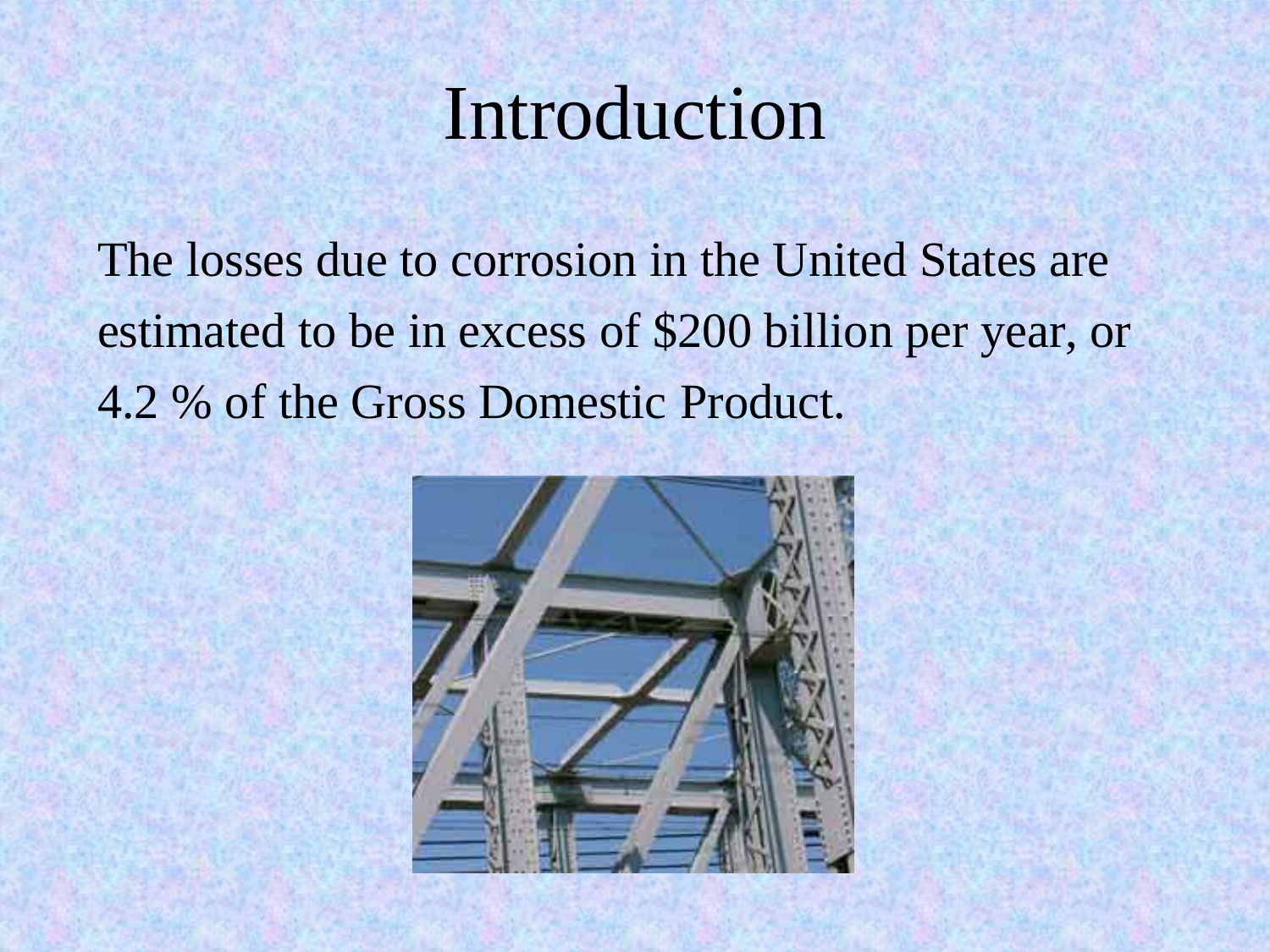#### Corrosion Basics

Four elements must be present for corrosion to occur: Anode ė - $+$ Cathode laad athode Electrolyte Electrolyte Conductor

The absence of any one of these will stop the corrosion process.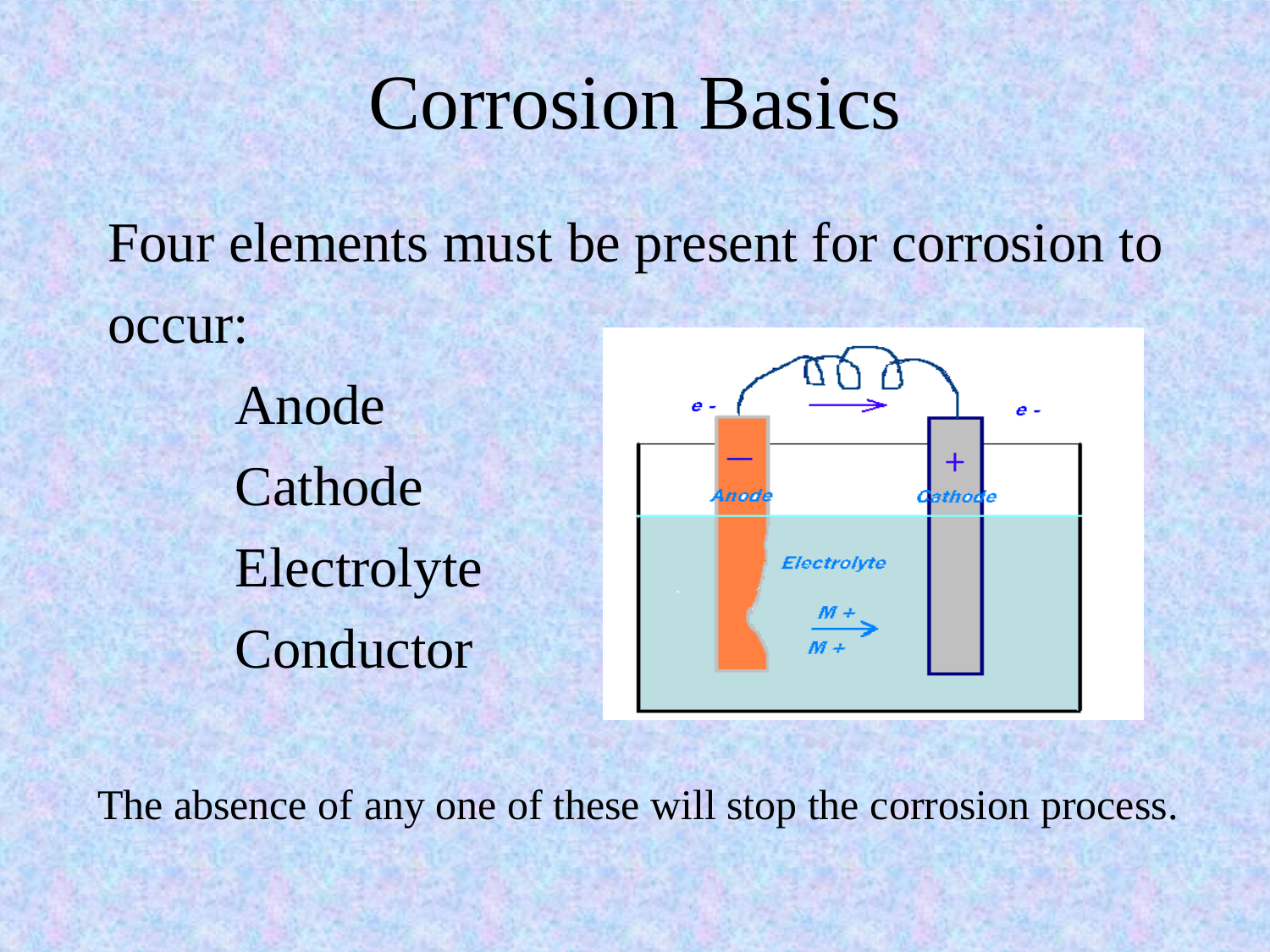#### Corrosion Equations

Further Oxidation

Anode  $4 \text{Fe}^{\circ} \rightarrow 4 \text{Fe}^{++} + 8 \text{e}^{-}$ 

Cathode 8 e  $+ 4 H<sub>2</sub>O + 2 O<sub>2</sub>$   $\rightarrow$  8 OH -

 $O_2 + 4 \text{ Fe}^{++} + 8 \text{ OH}^ 4 \text{Fe}$ , O<sub>3</sub> +  $4 \text{H}_2\text{O}$ 

Overall Reaction  $4 \text{Fe}^{\degree} + 3 \text{O}_2 \rightarrow 2 \text{Fe}_2\text{O}_3$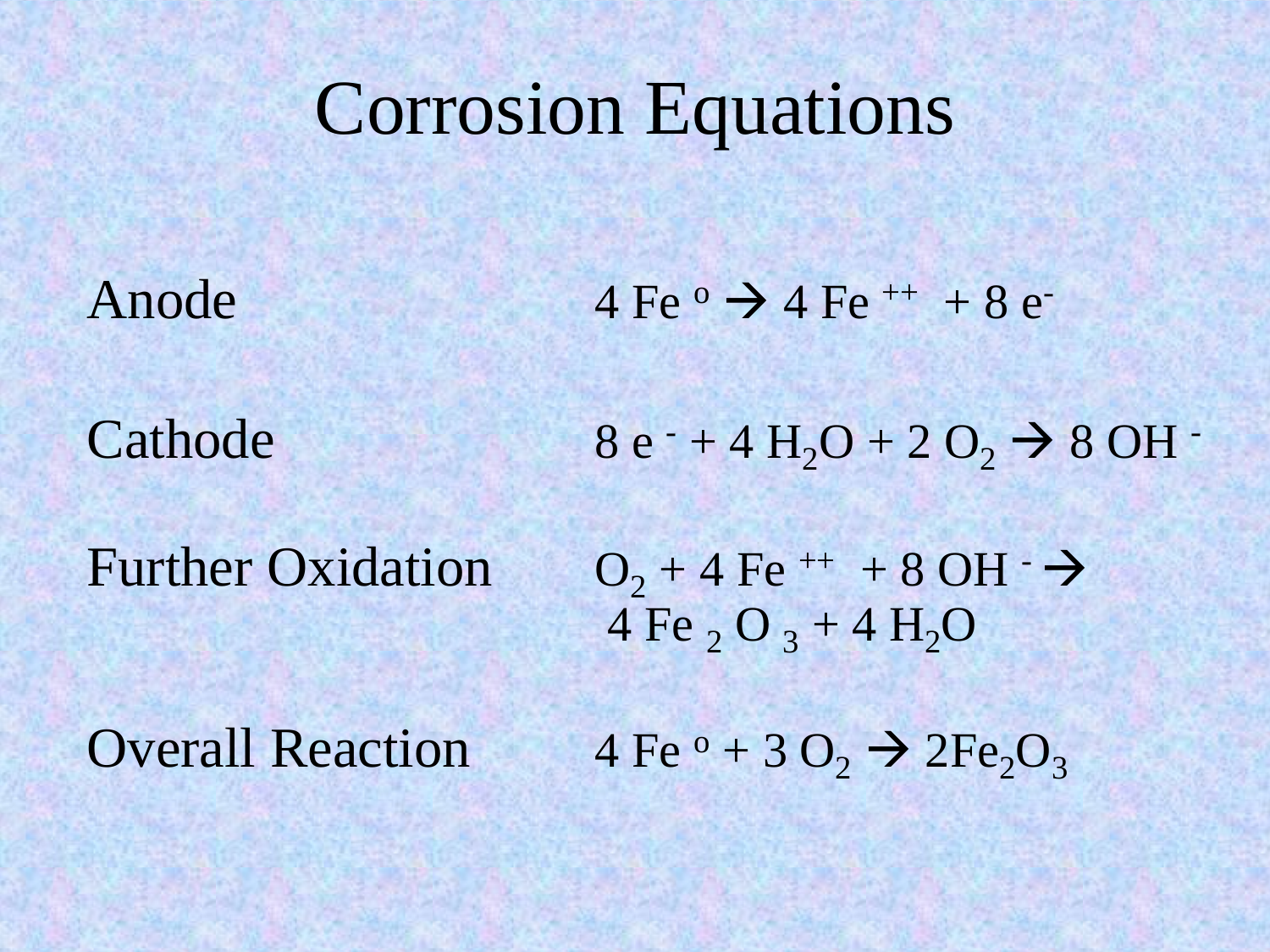### The Use of Organic Coatings to Protect Steel

Coatings protect steel by three mechanisms:

Sacrificial or galvanic protection Passivation Barrier coatings

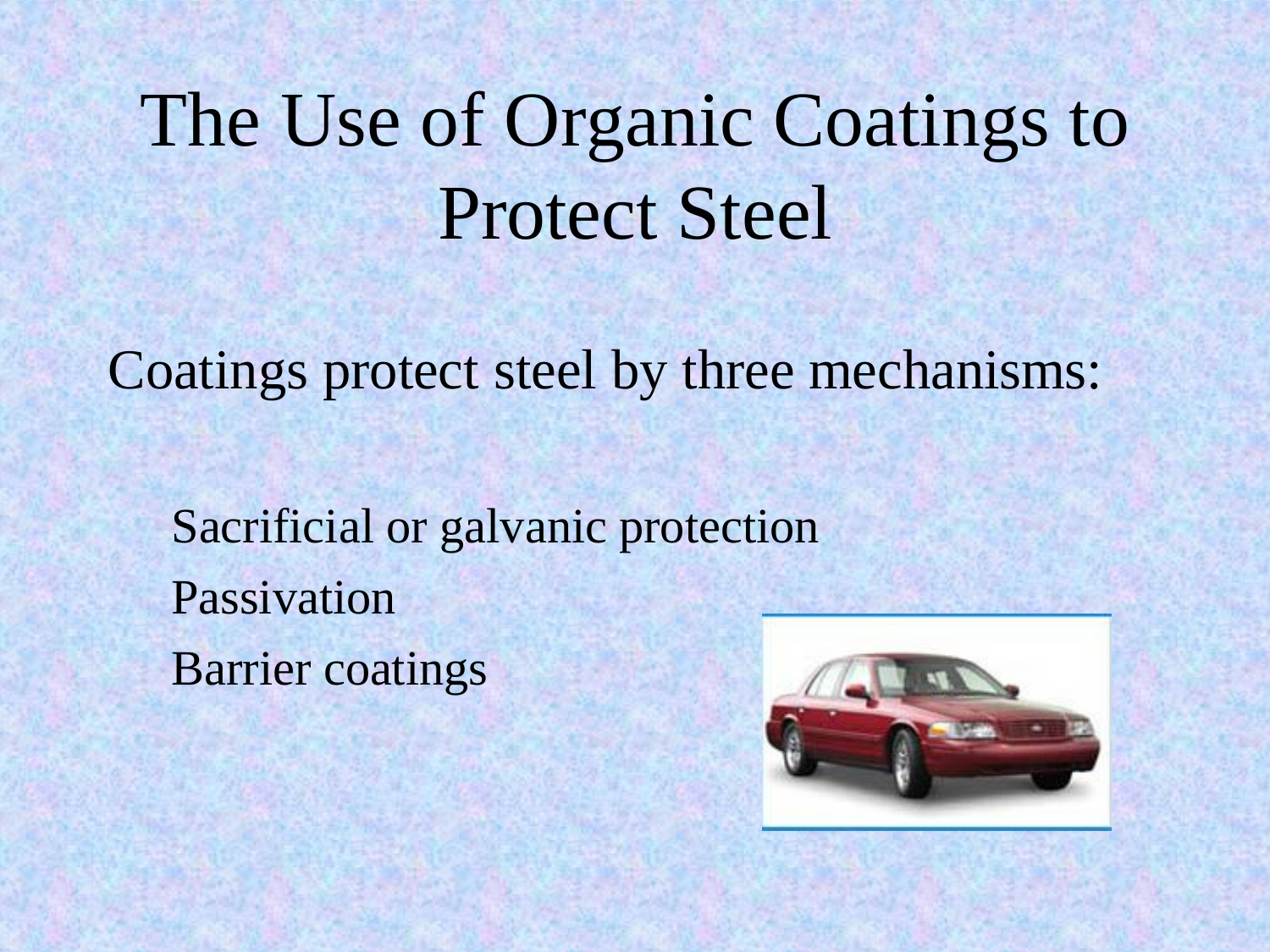### Coating Failures Due to Corrosion

Blistering Early/Flash Rusting Anodic Undermining Filiform Corrosion Cathodic Delamination Pitting and Flaking

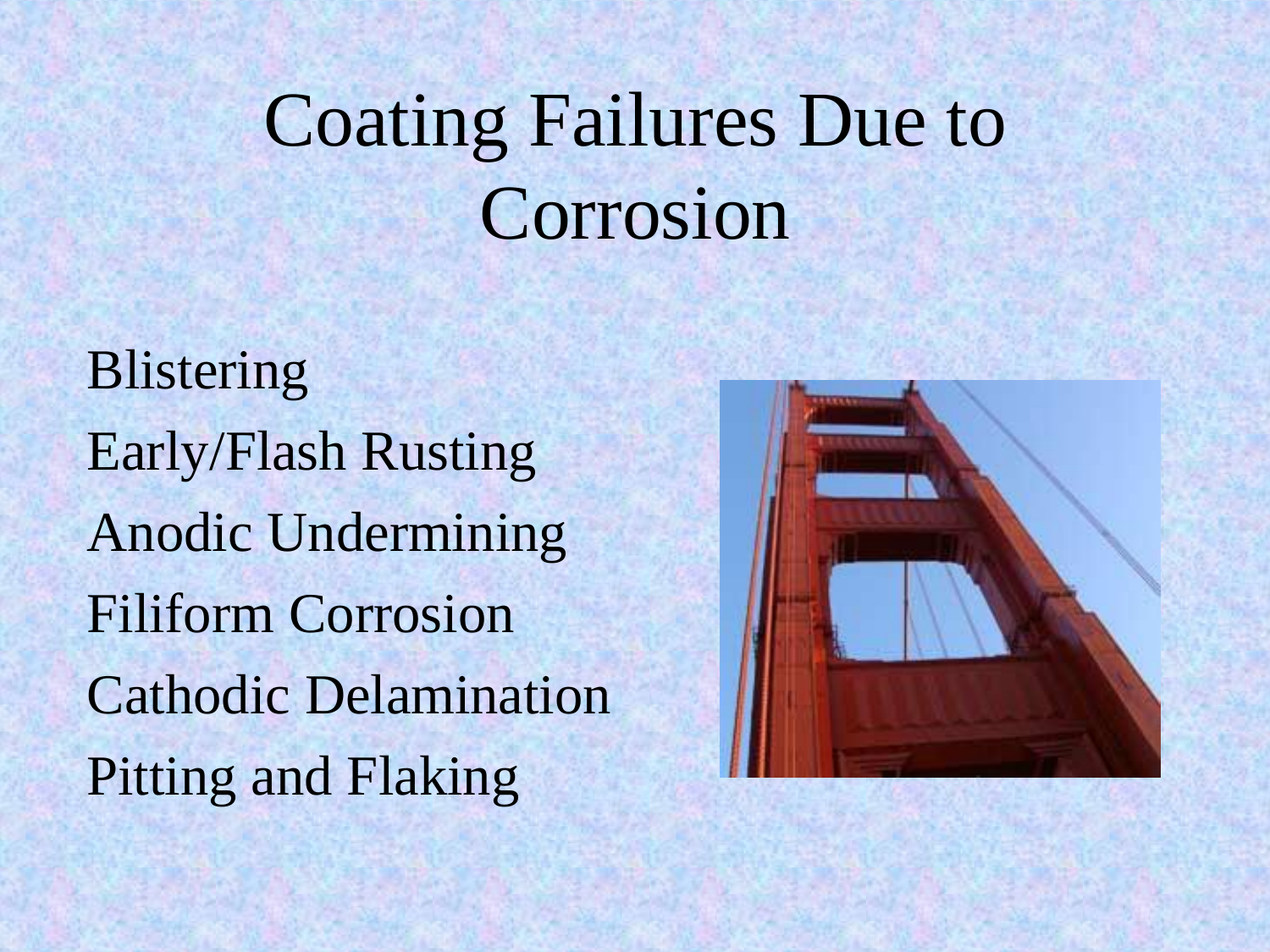Chemistry of the VANCOR® Corrosion Inhibitor Products

Prepared by acid base reactions of alkyl-aryl mono sulfonic acids plus metal hydroxides.

Prepared in solution.

Most commonly used metals are calcium, barium, zinc and magnesium.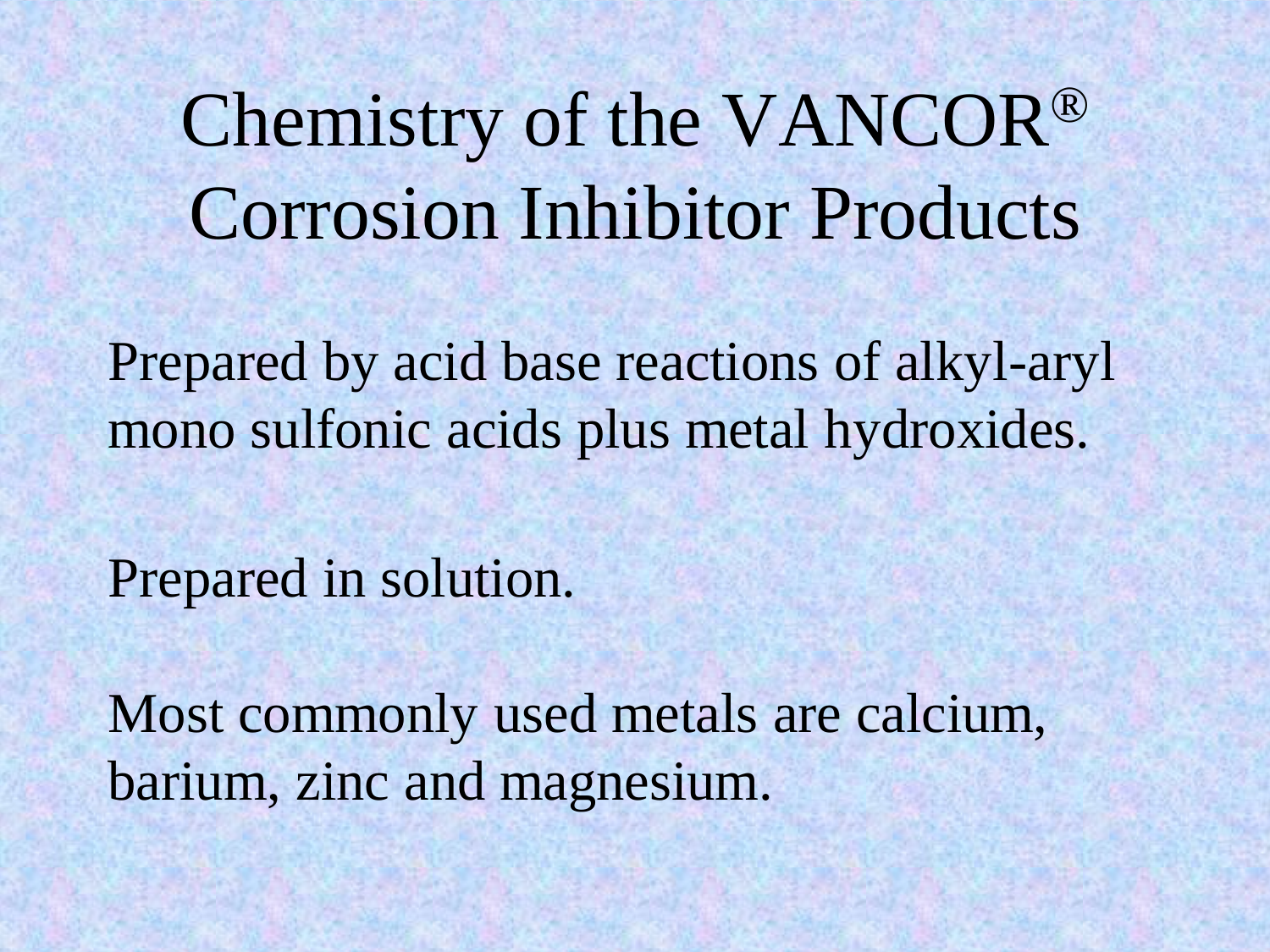Different Metals Give Different Properties:

**Calcium**: Used in water-reducible alkyd coatings

**Barium:** Used in latex and water-reducible alkyd/latex coatings, good for flash/early rust resistance

**Zinc:** Helps aid adhesion in acid catalyzed coatings

**Magnesium:** Contributes to improved film hardness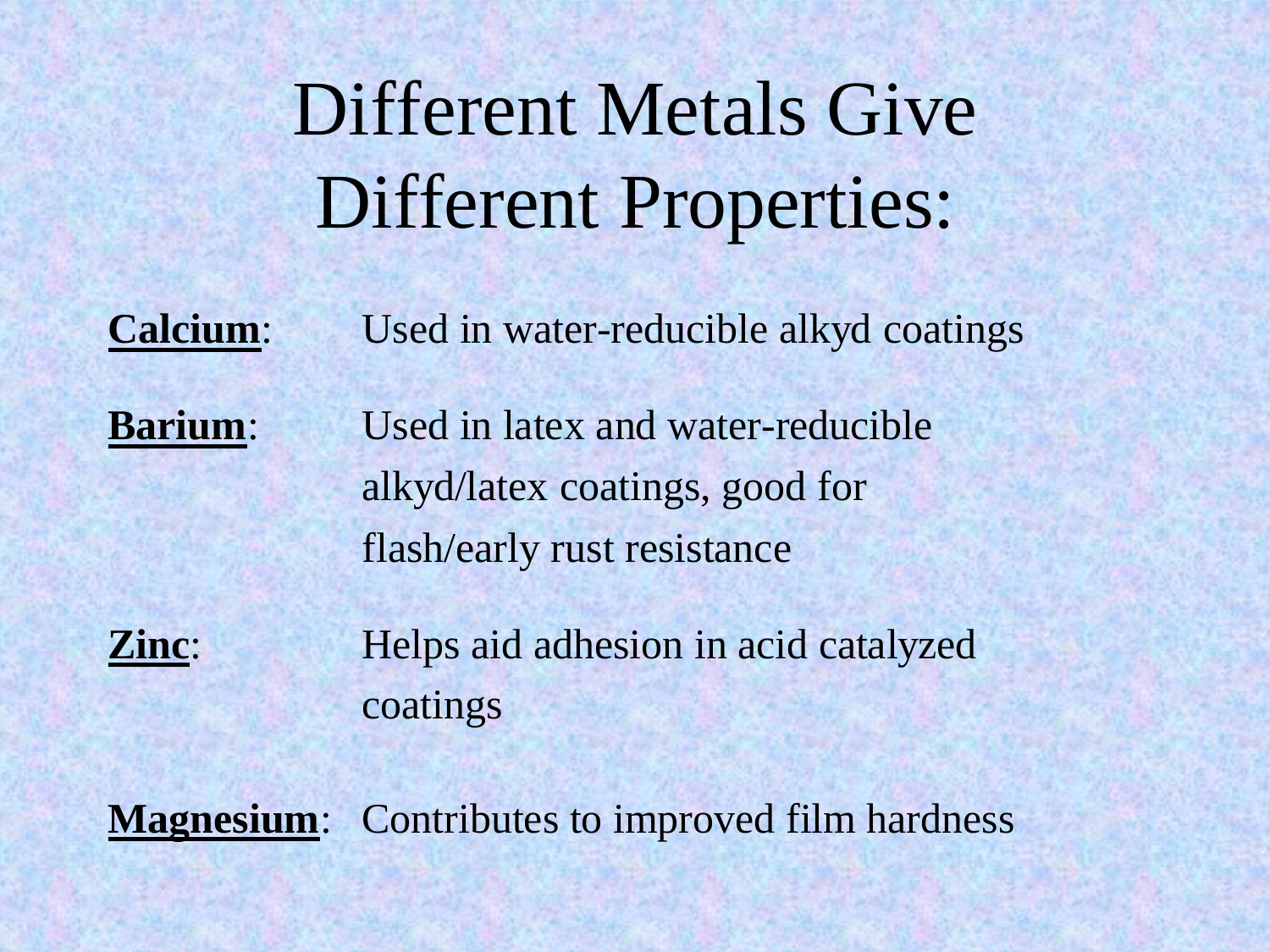### Typical Properties of VANCOR® 073

**Physical State:** Dark Brown Liquid **Density:** 0.98 g/cc (8.17 lbs/gal) **Brookfield Viscosity:** 200 cps (20 rpm. 25 °C) **VOC:** 474 g/L (3.95 lbs/gal)

**Active Ingredient:** Calcium Alkyl-aryl Sulfonate **% Activity:** 50 % by weight, 46 % by volume **Solvent:** Ethylene Glycol mono Butyl Ether **Recommended use level:** 1 to 3 % based on total weight of coating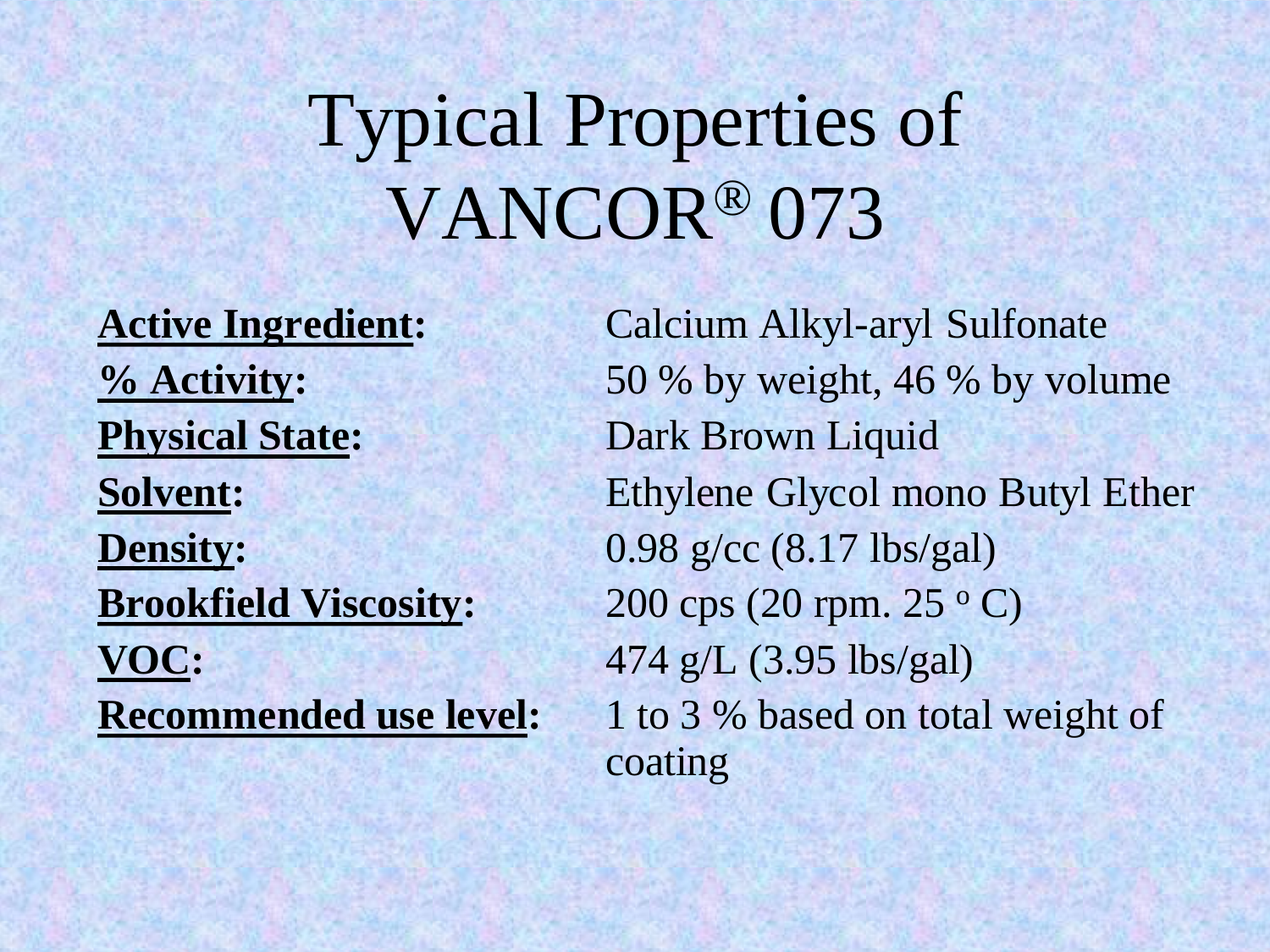### Typical Properties of VANCOR® 081

**Physical State:** Dark Brown Liquid **Density:** 1.0 g/cc (8.34 lbs/gal) **Brookfield Viscosity:** 200 cps (20 rpm. 25 °C) **VOC:** 474 g/L (3.95 lbs/gal)

**Active Ingredient:** Barium Alkyl-aryl Sulfonate **% Activity:** 50 % by weight, 46 % by volume **Solvent:** Ethylene Glycol mono Butyl Ether **Recommended use level:** 1 to 3 % based on total weight of coating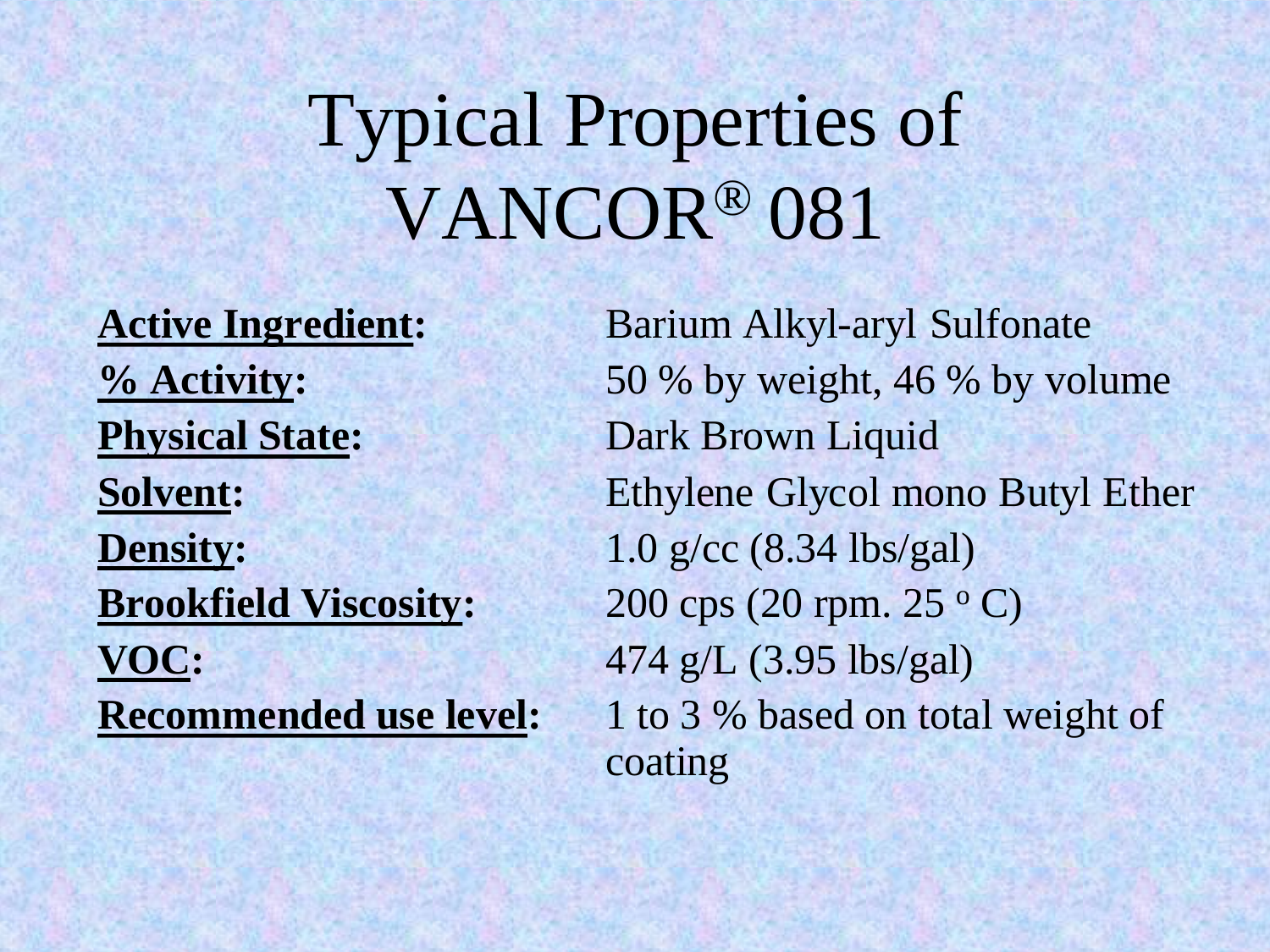## The Process of Protection of Steel with Coatings Containing VANCOR® Products

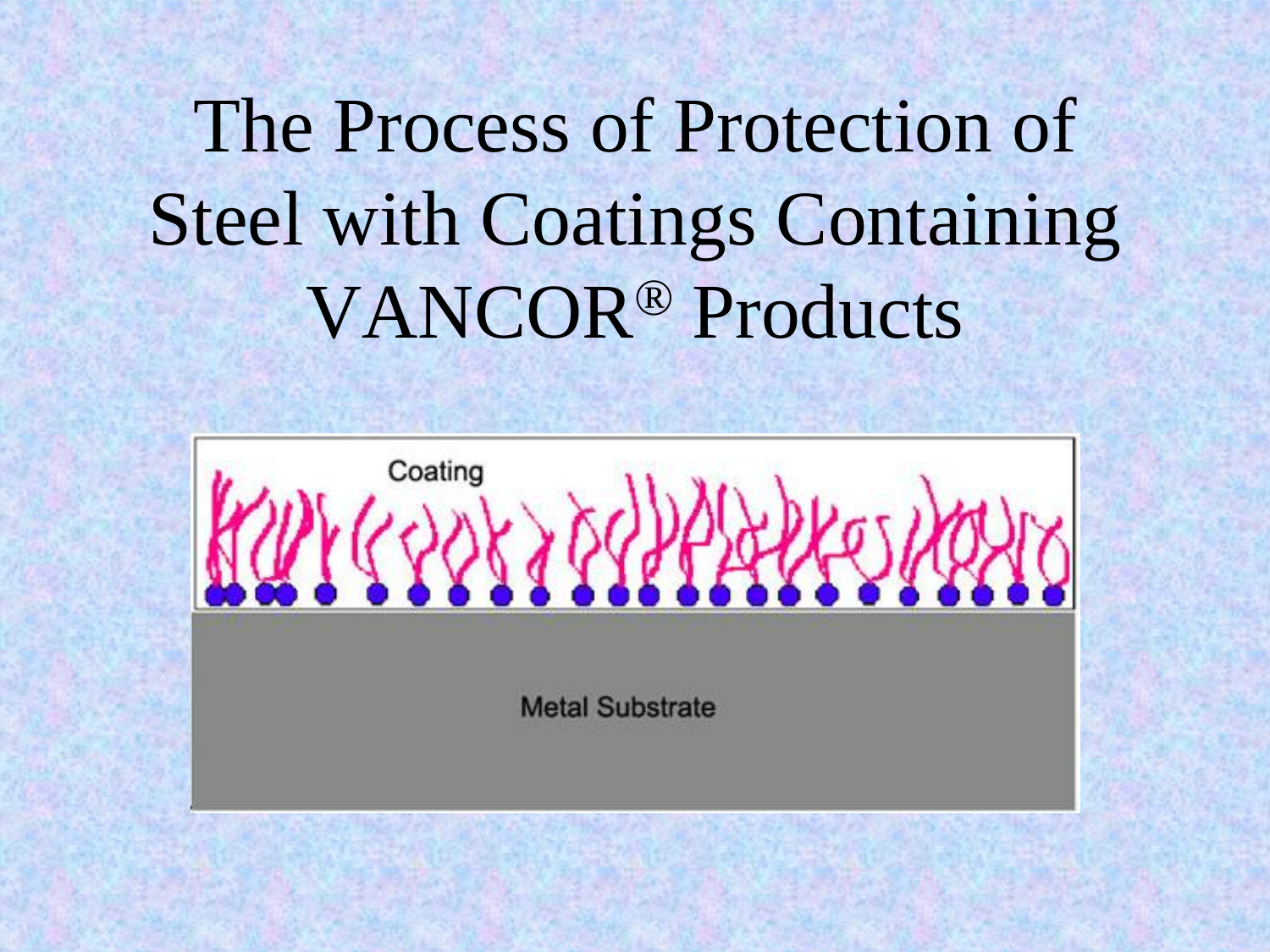## Testing of Coatings Containing VANCOR® Products

Test the actual coating in which the VANCOR product will be used.

Use a substrate that is of the same type of metal and has the same type of pretreatment.

Testing must be indicative of real environment.

Include a blank with no inhibitor and a standard with an approved inhibitor.

Run a ladder series to determine optimum dosage level.

Include statistical analysis of data to assure reliable conclusions.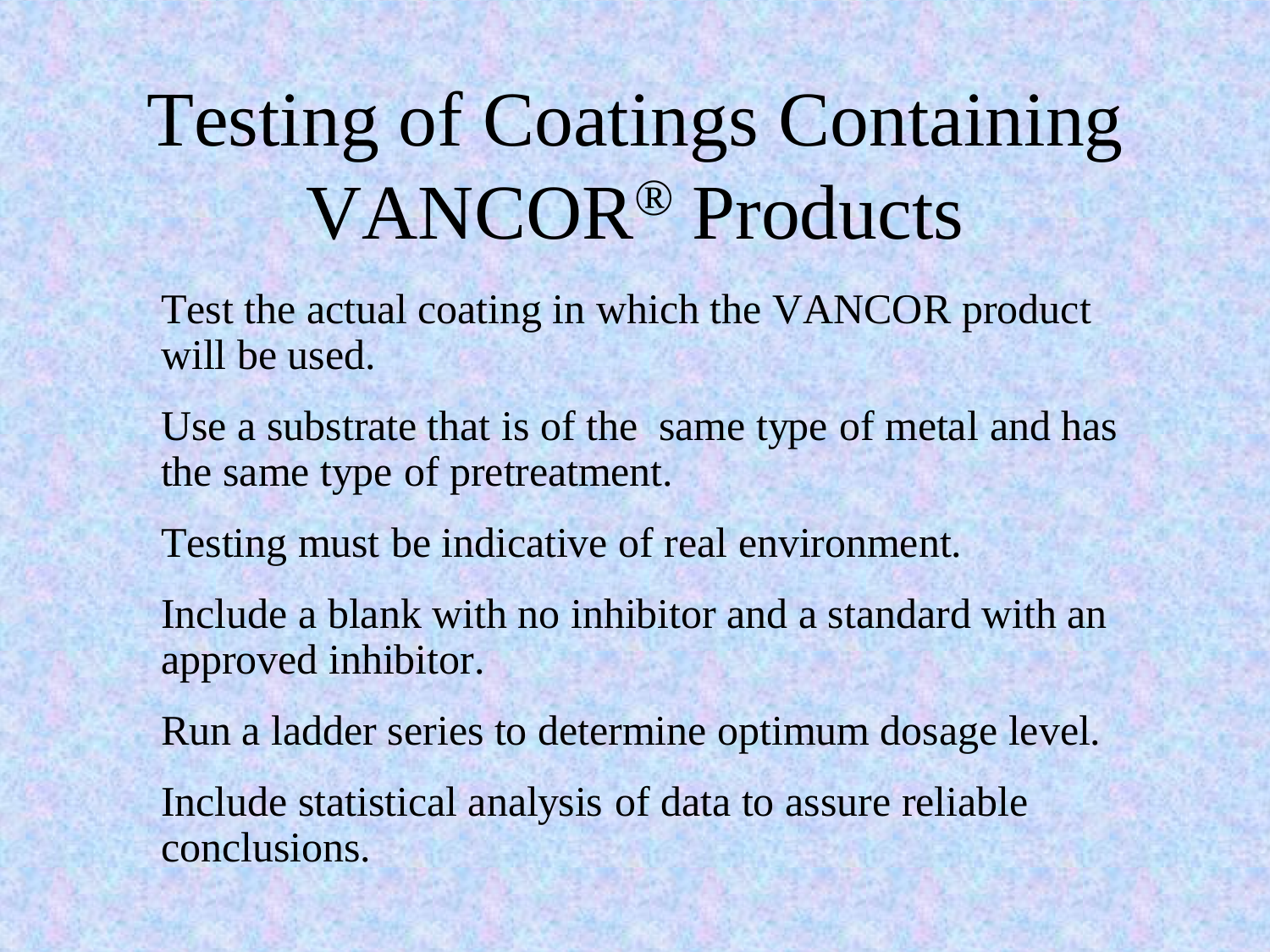|                                         |                                | Water Reducible Alkyd Modified Acrylic Latex Primer                       |             |         |  |
|-----------------------------------------|--------------------------------|---------------------------------------------------------------------------|-------------|---------|--|
|                                         |                                | <b>Formula 020398</b>                                                     |             |         |  |
|                                         |                                |                                                                           |             |         |  |
| <b>DISPERSION</b>                       |                                |                                                                           | pounds      | gallons |  |
| KELSOL ® 3961-B2G-75                    |                                | 68.1                                                                      | 7.8         |         |  |
|                                         |                                | Premix the next four items and add:                                       |             |         |  |
|                                         | <b>ARCOSOLV®PnB</b>            |                                                                           | 26.2        | 3.6     |  |
|                                         |                                | <b>ARCOSOLV PM Acetate</b>                                                | 5.2         | 0.7     |  |
|                                         |                                | Co HYDRO-CURE ® II                                                        | 1.5         | 0.2     |  |
|                                         | ACTIV-8®                       |                                                                           | 0.4         | 0.1     |  |
| VANCOR ® 081                            |                                | 25.0                                                                      | 3.2         |         |  |
| <b>Triethanol Amine</b>                 |                                | 2.6                                                                       | 0.3         |         |  |
| Water                                   |                                |                                                                           | 125.3       | 13.8    |  |
| <b>Triethanol Amine (to pH 8.0-8.5)</b> |                                | 1.6                                                                       | 0.2         |         |  |
| Ti-Pure ® R-900                         |                                | 50.0                                                                      | 1.5         |         |  |
|                                         |                                | High speed disperse to 7 Hegman Fineness, then reduce speed for let down. |             |         |  |
|                                         |                                |                                                                           |             |         |  |
| <b>LET DOWN</b>                         |                                |                                                                           |             |         |  |
| NeoCryl ® 6085                          |                                | 523.8                                                                     | 60.2        |         |  |
| <b>ARCOSOLV PnB</b>                     |                                | 31.4                                                                      | 4.3         |         |  |
| Water                                   |                                |                                                                           | 34.2        | 4.1     |  |
|                                         |                                | Slow speed mix for 5 minutes. Post add Colloid 640 defoamer as needed.    |             |         |  |
|                                         |                                |                                                                           |             |         |  |
|                                         | <b>Totals</b>                  |                                                                           | 885.3       | 100.0   |  |
|                                         | <b>PAINT PROPERTIES:</b>       |                                                                           |             |         |  |
|                                         |                                |                                                                           |             |         |  |
|                                         | Weight per gallon              |                                                                           | 8.85        |         |  |
|                                         | % Solids by weight             |                                                                           | 36.5        |         |  |
|                                         | by volume                      |                                                                           | 30.7        |         |  |
|                                         |                                |                                                                           | 5           |         |  |
| % PVC                                   |                                |                                                                           |             |         |  |
|                                         | <b>Pigment to Binder Ratio</b> |                                                                           | 0.19 to 1   |         |  |
| calculated VOC                          |                                |                                                                           |             |         |  |
|                                         | lbs/gal<br>g/L                 |                                                                           | 1.98<br>238 |         |  |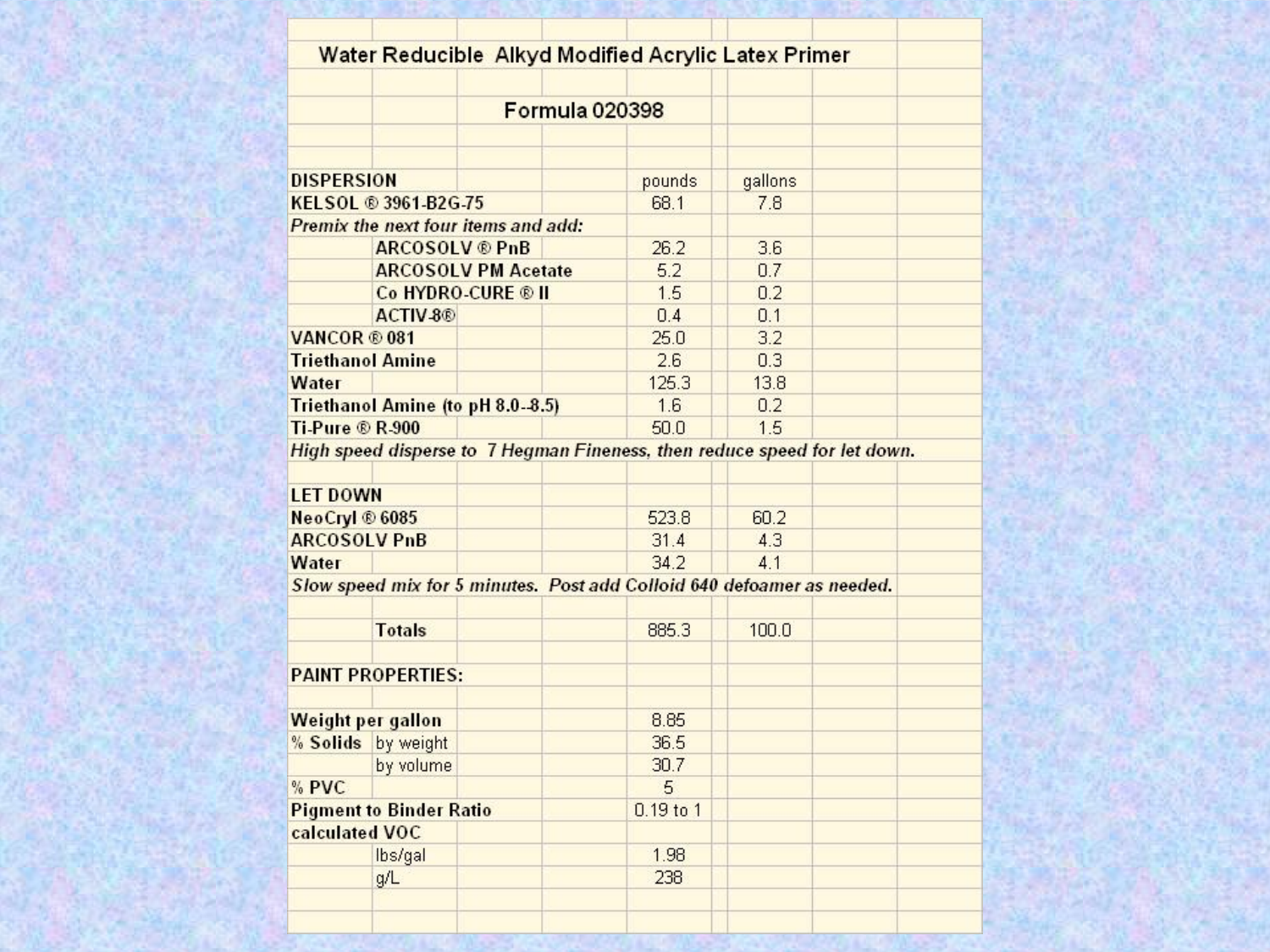# Formula 020398 Salt-Spray Results 840 hours

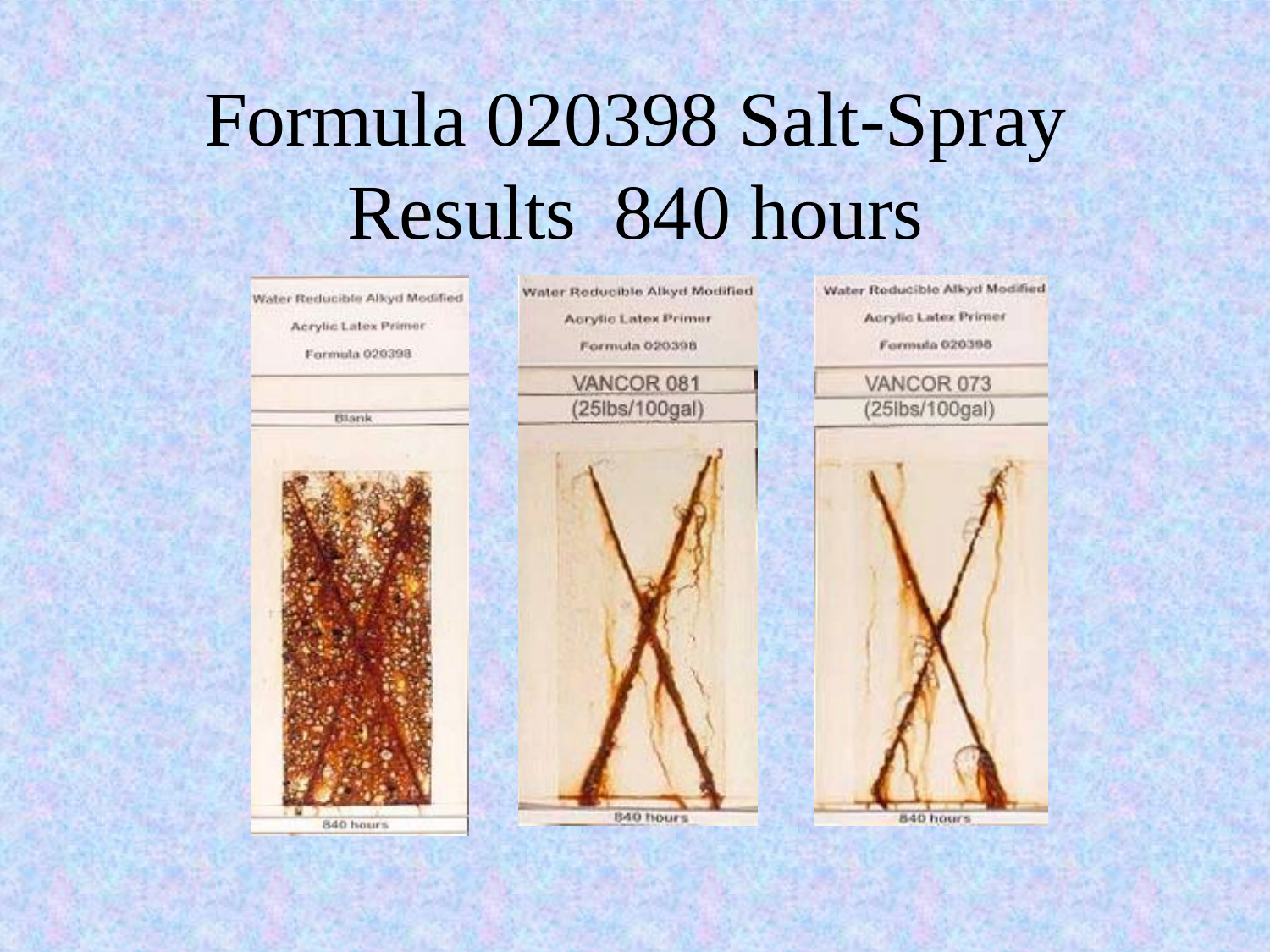|                                                         | <b>Formula 2577-50</b><br><b>Black Gloss Enamel Water Reducible Alkyd</b> |        |             |  |  |
|---------------------------------------------------------|---------------------------------------------------------------------------|--------|-------------|--|--|
|                                                         |                                                                           |        |             |  |  |
|                                                         |                                                                           | pounds | gallons     |  |  |
|                                                         |                                                                           |        |             |  |  |
| <b>GRIND</b>                                            |                                                                           |        |             |  |  |
|                                                         |                                                                           |        |             |  |  |
| KELSOL ® 3961-B2G-75                                    |                                                                           | 144.6  | 16.5        |  |  |
| Premix next 4 items and add:                            |                                                                           |        |             |  |  |
| <b>ARCOSOLV®PnB</b>                                     |                                                                           | 20.0   | 2.7         |  |  |
| VANCOR® 073                                             |                                                                           | 20.0   | 2.4         |  |  |
| ACTIV-8®                                                |                                                                           | 2.0    | 0.3         |  |  |
| 6% Co HYDRO-CURE ® II                                   |                                                                           | 4.8    | 0.7         |  |  |
| NH <sub>4</sub> OH                                      |                                                                           | 10.0   | 1.3         |  |  |
| Adjust pH to 8.0 - 8.5                                  |                                                                           |        |             |  |  |
| Raven ®1255                                             |                                                                           | 17.5   | 1.2         |  |  |
| Water                                                   |                                                                           | 250.7  | 30.1        |  |  |
| <b>Steel Ball mill to 7 Hegman Fineness</b>             |                                                                           |        |             |  |  |
|                                                         |                                                                           |        |             |  |  |
| <b>LET DOWN</b>                                         |                                                                           |        |             |  |  |
|                                                         |                                                                           |        |             |  |  |
| KELSOL ® 396-B2G-75                                     |                                                                           | 114.2  | 13.0        |  |  |
| NH <sub>4</sub> OH                                      |                                                                           | 5.3    | 0.7         |  |  |
| Adust pH to 8.0 -8.5                                    |                                                                           |        |             |  |  |
| Premix                                                  |                                                                           |        |             |  |  |
| <b>ARCOSOLV PnB</b>                                     |                                                                           | 10.0   | 1.4         |  |  |
| Water                                                   |                                                                           | 247.7  | 29.7        |  |  |
| Slow speed mix for 5 minutes.                           |                                                                           |        |             |  |  |
|                                                         |                                                                           |        |             |  |  |
|                                                         | <b>Totals</b>                                                             | 846.8  | 100.0       |  |  |
|                                                         |                                                                           |        |             |  |  |
| <b>PAINT PROPERTIES:</b>                                |                                                                           |        |             |  |  |
|                                                         |                                                                           |        |             |  |  |
| Weight per gallon                                       |                                                                           |        | 8.5         |  |  |
| % Solids                                                | by weight                                                                 |        | 26.2        |  |  |
|                                                         | by volume                                                                 |        | 22.2        |  |  |
| % PVC                                                   |                                                                           |        | 5.7         |  |  |
|                                                         |                                                                           |        | $0.90$ to 1 |  |  |
| <b>Pigment to binder ratio</b><br><b>Calculated VOC</b> |                                                                           |        |             |  |  |
|                                                         | lbs/gal                                                                   |        | 2.60        |  |  |
|                                                         | g/L                                                                       |        | 312         |  |  |
|                                                         |                                                                           |        |             |  |  |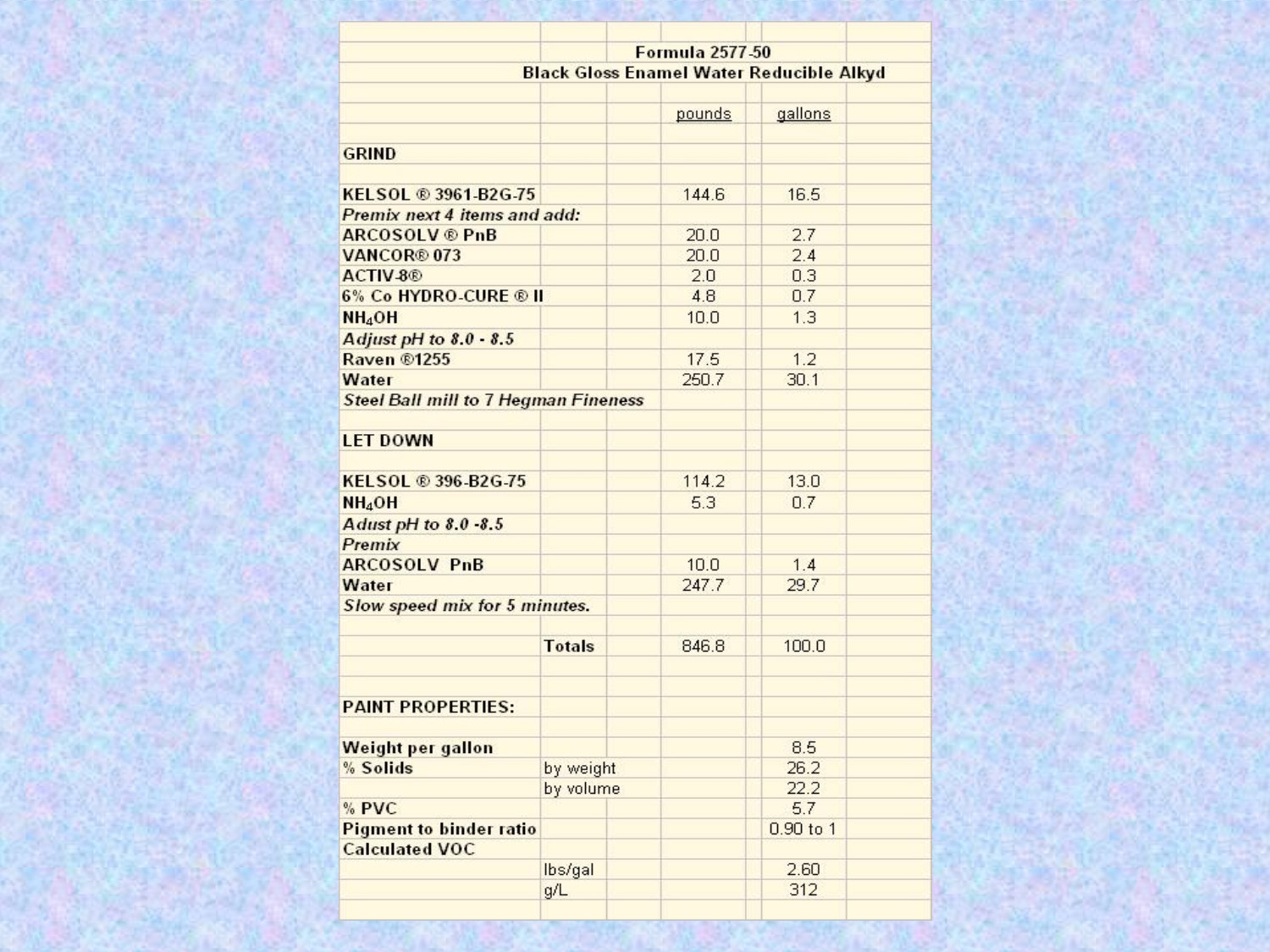# Formula 2577-50 Salt-Spray Results 1008 hours

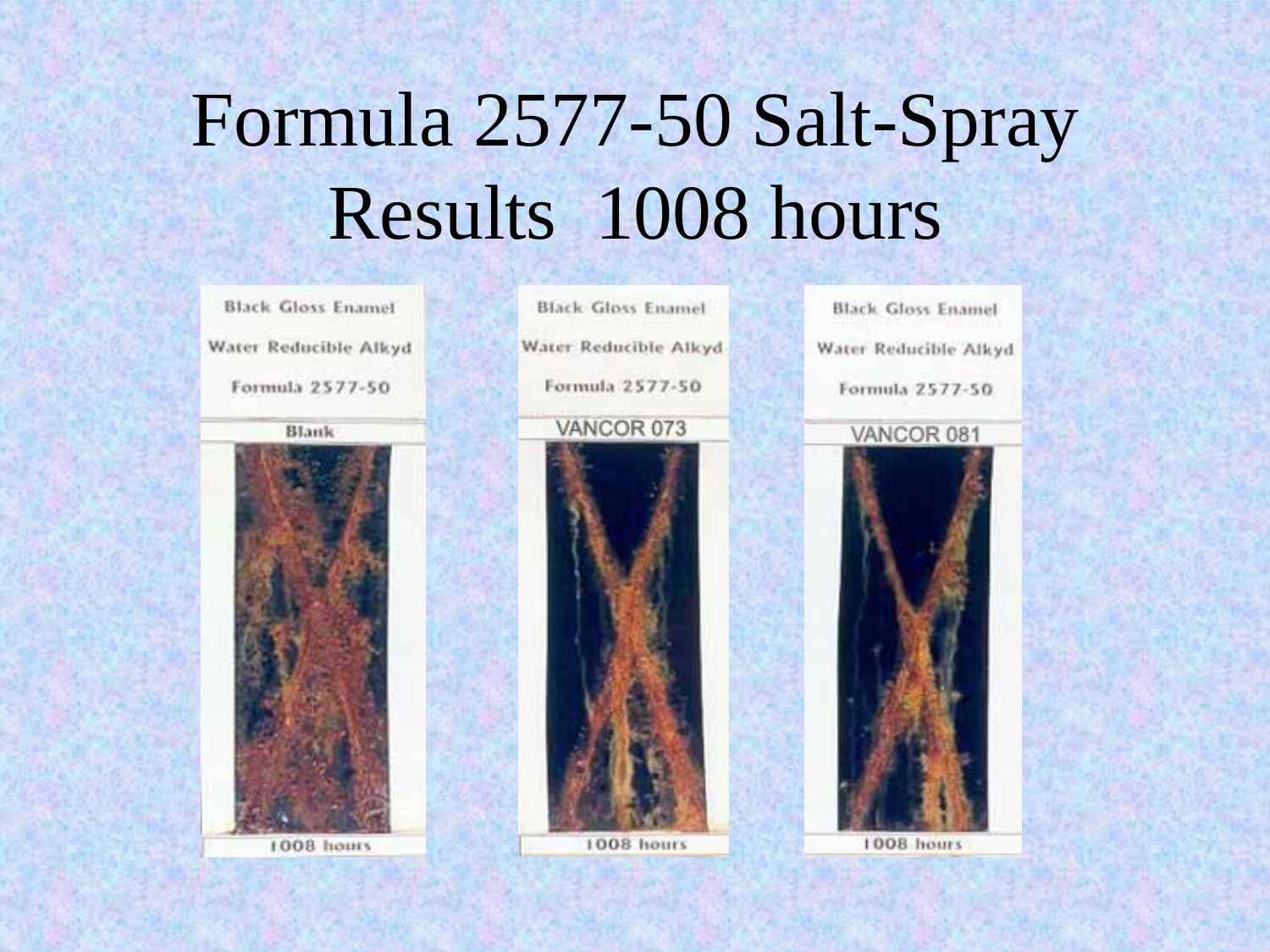|                            |                               |                               |                                                         | Formula 129 |                              |  |                                   |  |
|----------------------------|-------------------------------|-------------------------------|---------------------------------------------------------|-------------|------------------------------|--|-----------------------------------|--|
|                            |                               | <b>Gloss White DTM Primer</b> |                                                         |             |                              |  |                                   |  |
|                            |                               |                               |                                                         |             |                              |  |                                   |  |
|                            |                               |                               | pounds                                                  | gallons     |                              |  |                                   |  |
|                            |                               |                               |                                                         |             |                              |  |                                   |  |
| <b>DISPERSION</b>          |                               |                               |                                                         |             |                              |  |                                   |  |
|                            |                               |                               |                                                         |             |                              |  |                                   |  |
|                            | KELSOL ® 3960-B2G-75          |                               | 68.1                                                    | 7.9         |                              |  |                                   |  |
| VANCOR®081                 |                               |                               | variable **                                             |             |                              |  |                                   |  |
|                            | <b>ARCOSOLV®PnB</b>           |                               | 26.2                                                    | 3.6         |                              |  |                                   |  |
|                            |                               |                               |                                                         |             |                              |  |                                   |  |
| Premix and add:            |                               |                               |                                                         |             |                              |  |                                   |  |
|                            |                               |                               |                                                         |             |                              |  |                                   |  |
| <b>ARCOSOLV PM Acetate</b> |                               | 5.1                           | 0.6                                                     |             |                              |  |                                   |  |
| 10 % Co HYDRO-CURE ® II    |                               | 0.15                          | 0.0                                                     |             |                              |  |                                   |  |
| ACTIV-8®                   |                               |                               | 0.15                                                    | 0.0         |                              |  |                                   |  |
|                            |                               |                               |                                                         |             |                              |  |                                   |  |
| <b>Ti-Pure ® R-900</b>     |                               |                               | 100.0                                                   | 3.0         |                              |  |                                   |  |
| Premix and add:            |                               |                               |                                                         |             |                              |  |                                   |  |
|                            | <b>Triethanol amine (TEA)</b> |                               | 3.7                                                     | 0.4         |                              |  |                                   |  |
| Water                      |                               |                               | 52.4                                                    | 6.3         | Check pH (target 8.2 to 8.5) |  |                                   |  |
|                            |                               |                               | High speed disperse to 7 Hegman Fineness, reduce speed. |             |                              |  |                                   |  |
| Water                      |                               |                               | 62.9                                                    | 7.5         |                              |  |                                   |  |
| <b>TEA</b>                 |                               |                               | 1.9                                                     | 0.2         |                              |  | Check pH (add TEA to be in range) |  |
|                            |                               |                               |                                                         |             |                              |  |                                   |  |
| <b>LET DOWN</b>            |                               |                               |                                                         |             |                              |  |                                   |  |
| NeoCryl® 6085              |                               |                               | 523.8                                                   | 60.2        |                              |  |                                   |  |
| Premix and add:            |                               |                               |                                                         |             |                              |  |                                   |  |
| <b>ARCOSOLV PnB</b>        |                               |                               | 31.4                                                    | 4.3         |                              |  |                                   |  |
| Water                      |                               |                               | 50.0                                                    | 6.0         |                              |  |                                   |  |
|                            |                               |                               | Mix 5 minutes at slower speed. Add defoamer if needed.  |             |                              |  |                                   |  |
|                            |                               |                               |                                                         |             |                              |  |                                   |  |
|                            |                               | <b>Totals</b>                 | variable                                                | 100.0       |                              |  |                                   |  |
|                            |                               |                               |                                                         |             |                              |  |                                   |  |
|                            |                               |                               |                                                         |             |                              |  |                                   |  |
|                            |                               |                               | ** Add VANCOR 081 at 10, 20,30,40,50 lbs / 100 gal      |             |                              |  |                                   |  |
|                            |                               |                               |                                                         |             |                              |  |                                   |  |
|                            | <b>PAINT PROPERTIES</b>       |                               |                                                         |             |                              |  |                                   |  |
| % Solids                   | Weight per gallon             |                               | 9.25                                                    |             |                              |  |                                   |  |
|                            |                               |                               |                                                         |             |                              |  |                                   |  |
|                            | by weight                     |                               | 39.4<br>30.9                                            |             |                              |  |                                   |  |
| $%$ PVC                    | by volume                     |                               | 9.6                                                     |             |                              |  |                                   |  |
| P/B Ratio                  |                               |                               | $0.28$ to 1                                             |             |                              |  |                                   |  |
|                            |                               |                               |                                                         |             |                              |  |                                   |  |
| <b>Calculated VOC</b>      | Ibs/gal                       |                               | 2.01                                                    |             |                              |  |                                   |  |
|                            |                               |                               |                                                         |             |                              |  |                                   |  |
|                            | g/L                           |                               | 241                                                     |             |                              |  |                                   |  |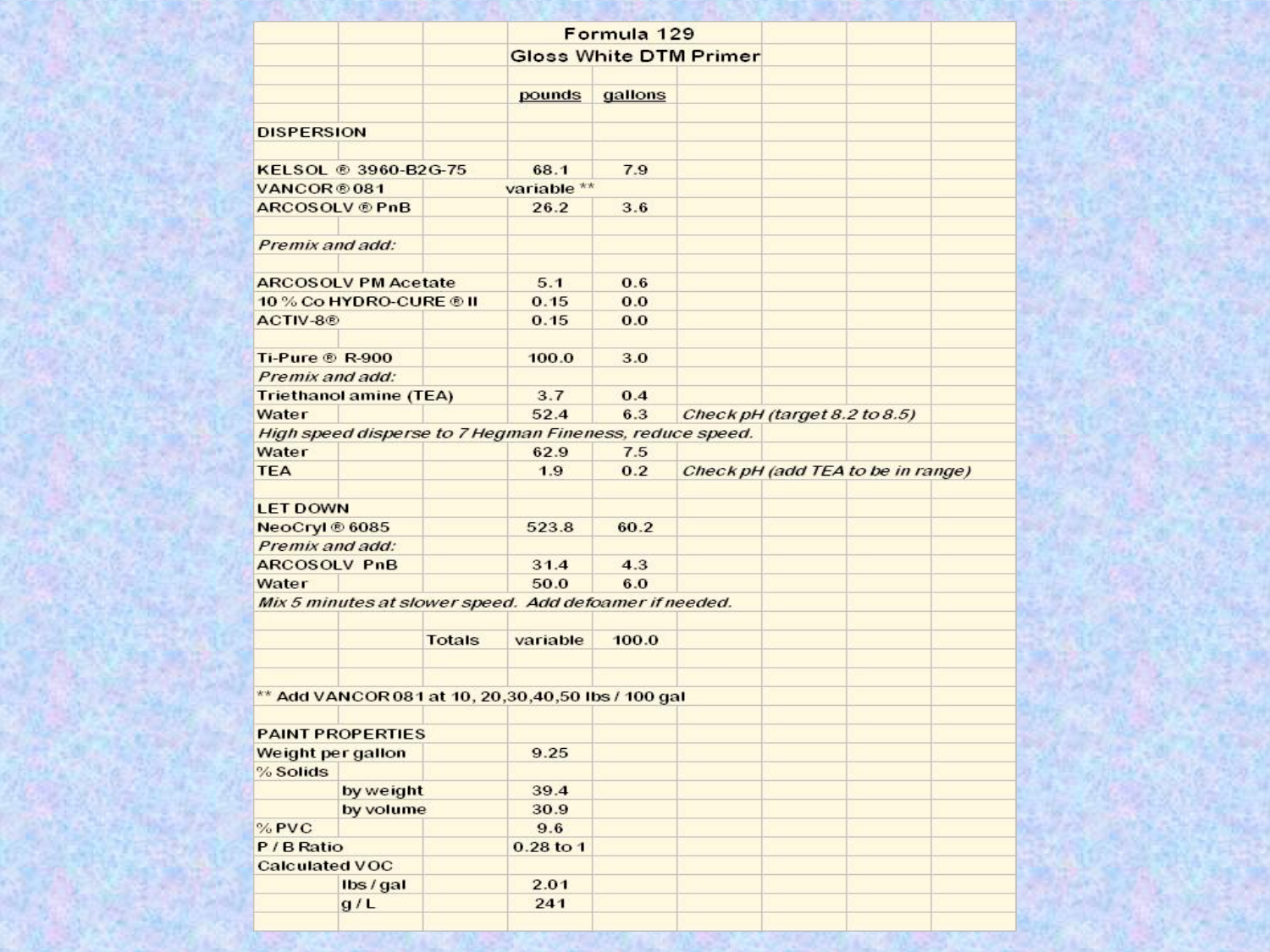

504 hrs.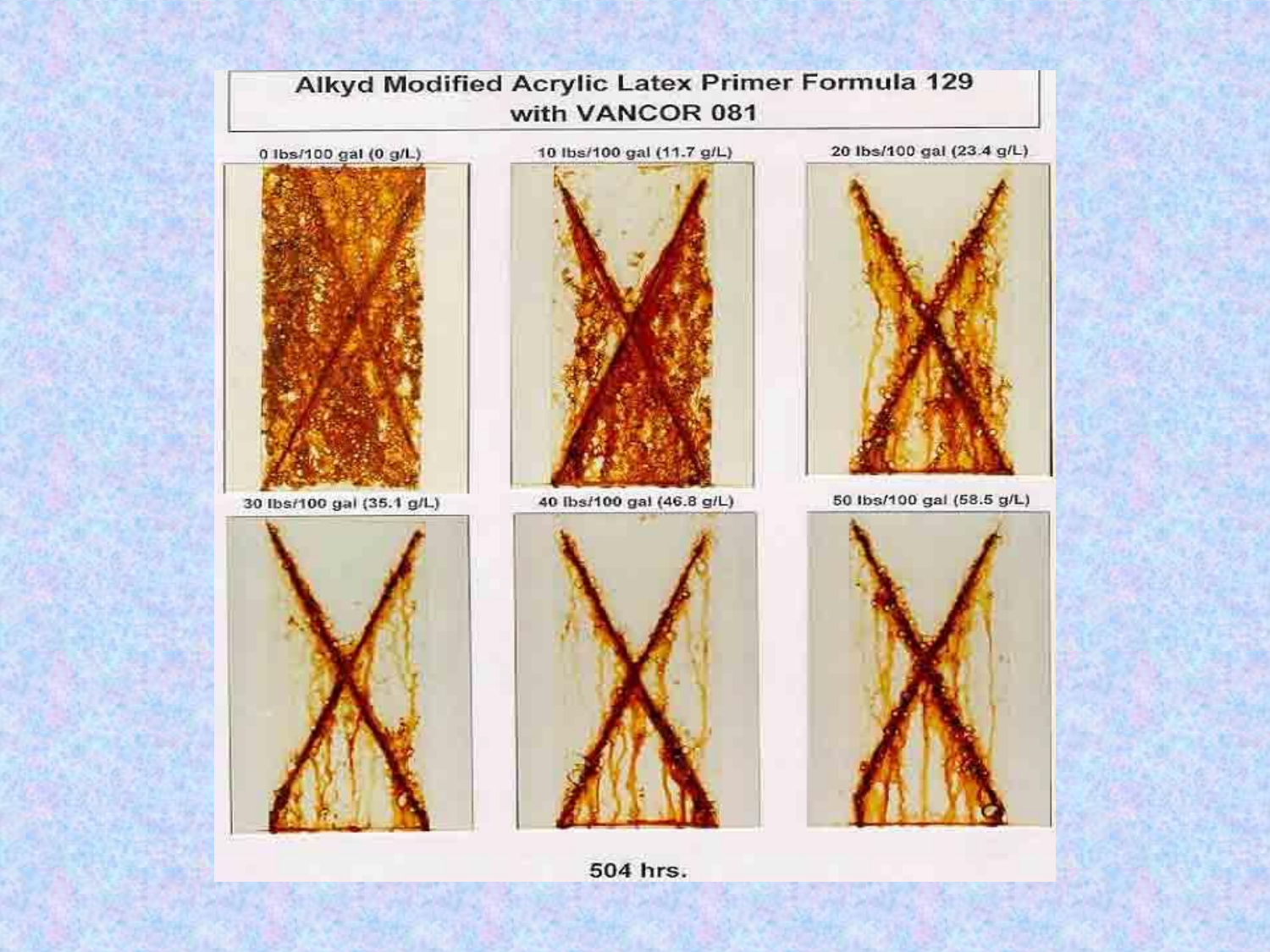# The Use of VANCOR® Products to Protect Uncoated Steel





1 week

#### 4 weeks

#### 6 weeks